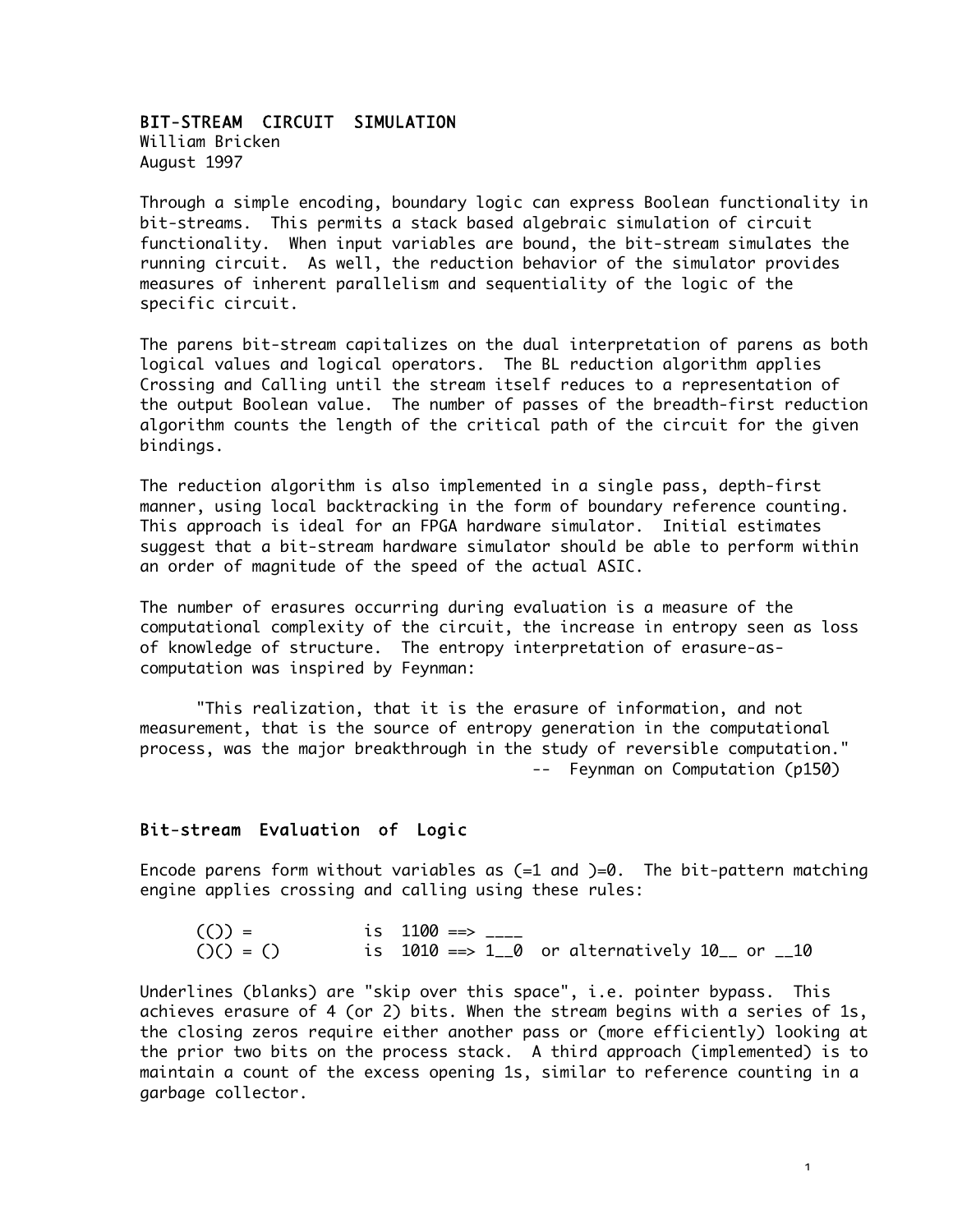For clarity of explanation, the S(tart) and E(nd) of the bit-stream can be marked with special tokens, S and E.

| halt: SE |      | is halt-False |
|----------|------|---------------|
|          | S10E | is halt-True  |
|          | S11E | is continue   |

Should a 0 fail to erase through looking forward into the stream, we know that looking backward into the passed bit stack will yield either a 1 or the S token. Thus the single pass algorithm simply includes the rule:

if current-bit=0 then add the two prior 1 bits to the front of the stream.

In an actual bit-stream implementation, the additional codes for S and E are not readily available. Thus the implementation uses reference counts to manage the end-of-file. This is not a pure streaming approach, since it relies on knowing the initial length of the bit encoding of the circuit.

# Example

The data structure for the AND graph with void values (AND  $\theta$   $\theta$ ), is

 $((\ )\ ) = 110100$ 

Consider this function to be stored in an array (a stream feeds this array dynamically):

| i: index (both arrays) $0 \t1 \t2 \t3 \t4 \t5 \t6 \t7$ |  |  |  |                 |  |
|--------------------------------------------------------|--|--|--|-----------------|--|
| B: bit-array (data)                                    |  |  |  | S 1 1 0 1 0 0 E |  |

The example reduces by calling

 $(i2-i3-i4-i5 == > i2-i3-i6-i7)$ 

followed by crossing

 $(i1-i2-i3-i6 ==> \text{vold} > ==> i0-i7)$ 

# Pseudo-code

The pseudo-code for applying rules in a single pass follows. The bit-stream is processed by accumulating four bits, examining patterns and either

- 1) passing the first bit to the processed stack if no match, or
- 2) consuming bits dictated by a match.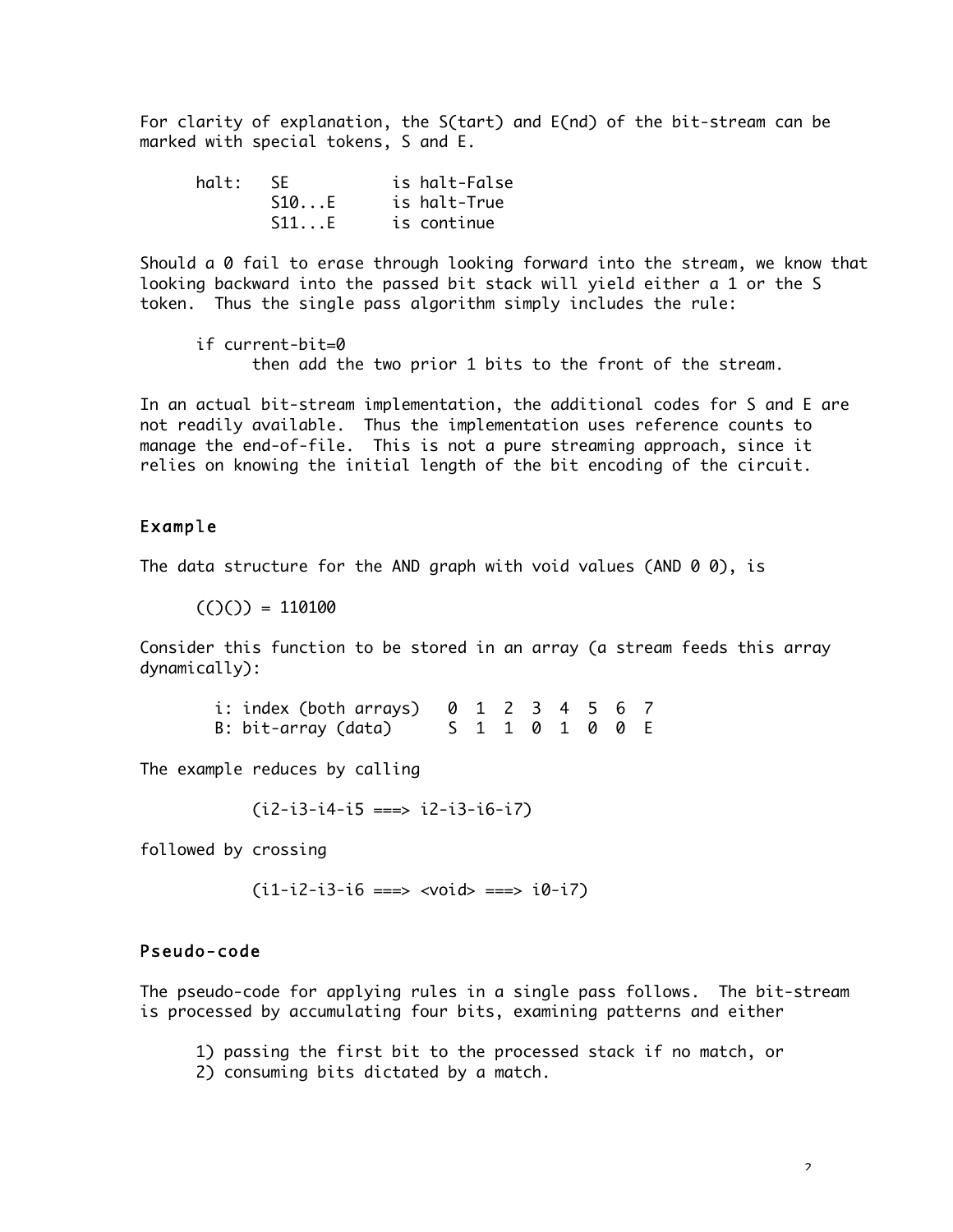Let the stack of processed bits be A and the bit-stream be B

Accessor: (get n) ==> get n values from bit-stream B

Backtrack: (pop n) ==> get top n values on processed-stack A

Since all bits on the processed stack are 1s, the stack A is implemented by a counter. (pop n) decrements the counter by n while adding 1-bits to the front of the stream.

Initialize the bit stream with S and end it with E. The pseudo-code uses a look-ahead to see eof, thus S and E are never matched during reduction. Data fields include four valid bits plus end conditions marked with S and E.

> $(data := (get 4))$ (when (data=Sxxxx) (halt-if (data=SE--)) (halt-if (data=S10xx))) (halt-if (data=10E)) (when (data=00E)  $(data := (pop 2) + 00)$ (when (data=1010)  $(data := 10 + (pop 2)))$ (when (data=1100)  $(data := (get 4))$ (else (increment A)  $(data := (rest data) + (get 1))$ (recur) )

The trace for the AND example, S110100E:

| $(get 4) \rightarrow $1101$       | $A = \emptyset$ | $B = 00E$     |                 |
|-----------------------------------|-----------------|---------------|-----------------|
| $\text{(get 1)} \rightarrow 1010$ | $A = 1$         | $B = 0F$      | $1010$ -> $-10$ |
| $(pop 2) \rightarrow 100E$        | $A = 1$         | $B = $        |                 |
| $\text{(get 1)} \rightarrow 1100$ | $A = \emptyset$ | $B = F$       | $1100 - >$      |
| (get 4) ->                        | $A = \emptyset$ | $B = <$ void> | halt=false      |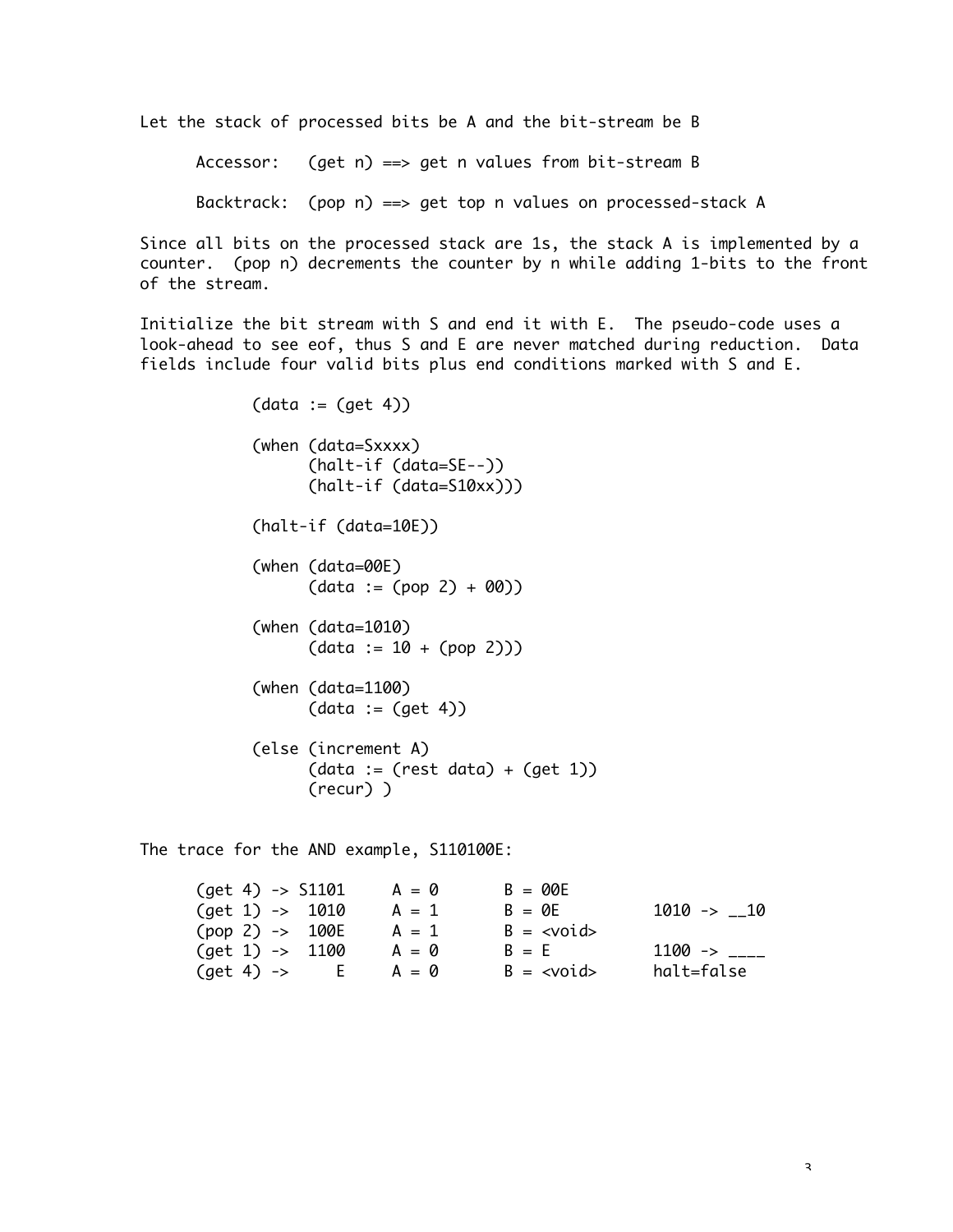## Computational Complexity

Another example illustrates computational complexity:

0 XOR 0 is (( ) (( )( ))) is S1101101000E

with the following reduction

| form         | time | entropy |  |  |
|--------------|------|---------|--|--|
| S1101101000E | и    | n       |  |  |
|              |      |         |  |  |
|              | 2    | ₹       |  |  |
|              |      |         |  |  |

Each backtrack is one parallel time step. Using a breadth-first multi-pass algorithm, one pass represents all rules which trigger in parallel. What's left after a pass represents the front of the value propagation wave through the circuit after one level of parallel "gate" evaluations.

The entropy S is proportional to the number of 1 bits erased in a step, so let

1100 ==> \_\_\_\_ be S ==>  $S+2$  $1010 == > \_10$  be  $S == > S+1$ 

Thus the complexity of (AND 0 0) is (t=2 S=3) and (XOR 0 0) is (t=3 S=5), which provides a metric for Boolean function complexity, that incidentally summarizes all the variable symmetries in the particular function (see below).

#### Algebraic Bit-streams

The BL algebraic rules generalize the above scheme, adding bigger computational steps at the cost of recursive subroutines. Let X be any wellformed parens,

 $( ) A = ( )$ 10X ==>  $10$  with S ==>  $5+(1/2 \text{ length-of-X})$  $X10 == > 10$  $((A)) = A$  $11x00 \implies X_2$  with  $S \implies S+2$  $(A (A)) = (A ( ) )$  $1X1X00 == > 1X1_00$  with  $S == > S+(1/2 \text{length-of-X})$ 

We increase the symbol set to 2 + (count of variables), use bit-encoded variables with ( and ) as special codes, and the simulator becomes an algebraic minimizer.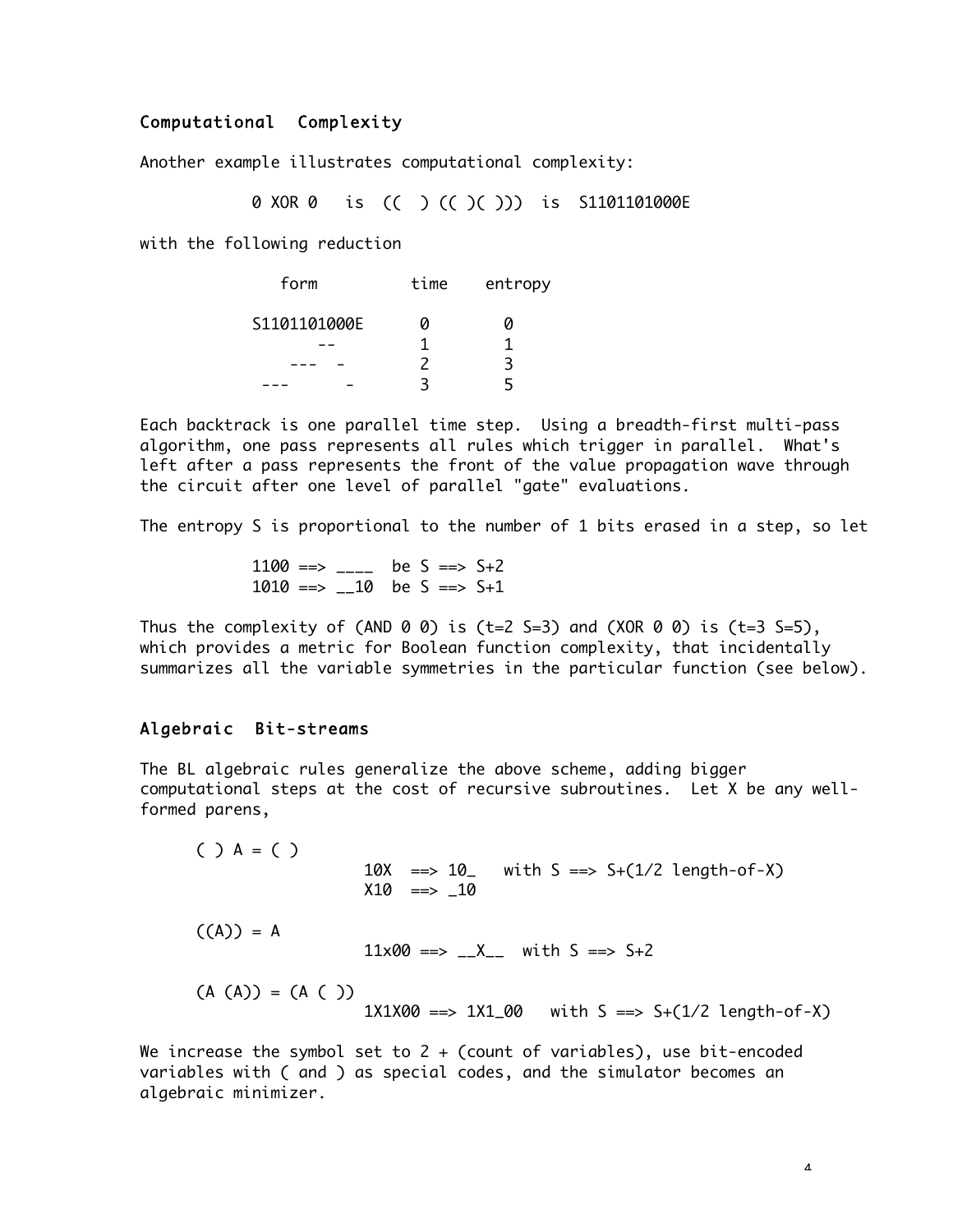Algebraic extraction requires a pattern builder (to get a copy of X as a template), then handing that to the pattern mask to extract X. The current Losp code maps the intricacies of this recursive pattern matcher for arbitrary Boolean reduction.

This machine evaluates arbitrary Boolean expressions, and can even minimize Boolean algebra with one more pattern transformation rule, distribution:

 $((X Y)(X Z)) == X ((Y)(Z))$  is 11XY01XZ00 ==> X11Y01Z00

This is an efficient universal Turing machine. It also looks promising as a four-bit wide FPGA engine, and as a 4n-bit wide CAM-type engine. The idea is to build the bit-XOR pattern matcher for rule application in one part of the FPGA, feed the circuit to be laid out through it, and it will optimize the layout using partial Boolean function evaluation, redundancy removal, etc.; the same functionality as the LISP list-based Losp engine, but now tractable at the silicon level.

There's also a nice calculus of Boolean complexity here. XOR for example has the general form:

 $((1 2)((1)(2))$  with inputs 1 and 2.

What I've been looking for is a functional abstraction that is insensitive to which variables are which (like relativized Boolean cubes, group symmetries, etc). The trouble was that all standard abstractions (like variable permutation, commutativity) are too concrete. We need something like boundary nondirectionality in Dgraphs. So here it is, the XOR eg:

$$
((\ldots)((\ldots)(\ldots)))
$$

is input-independent

$$
XOR = 11..011.01.000
$$

where

. = either possible value of a variable,

 $. = <$ void> or  $. = 10$ 

.. = the possibility space of two variables,

.. =  $\langle \text{void} \rangle$  or .. = 10 (2 ways) or .. = 1010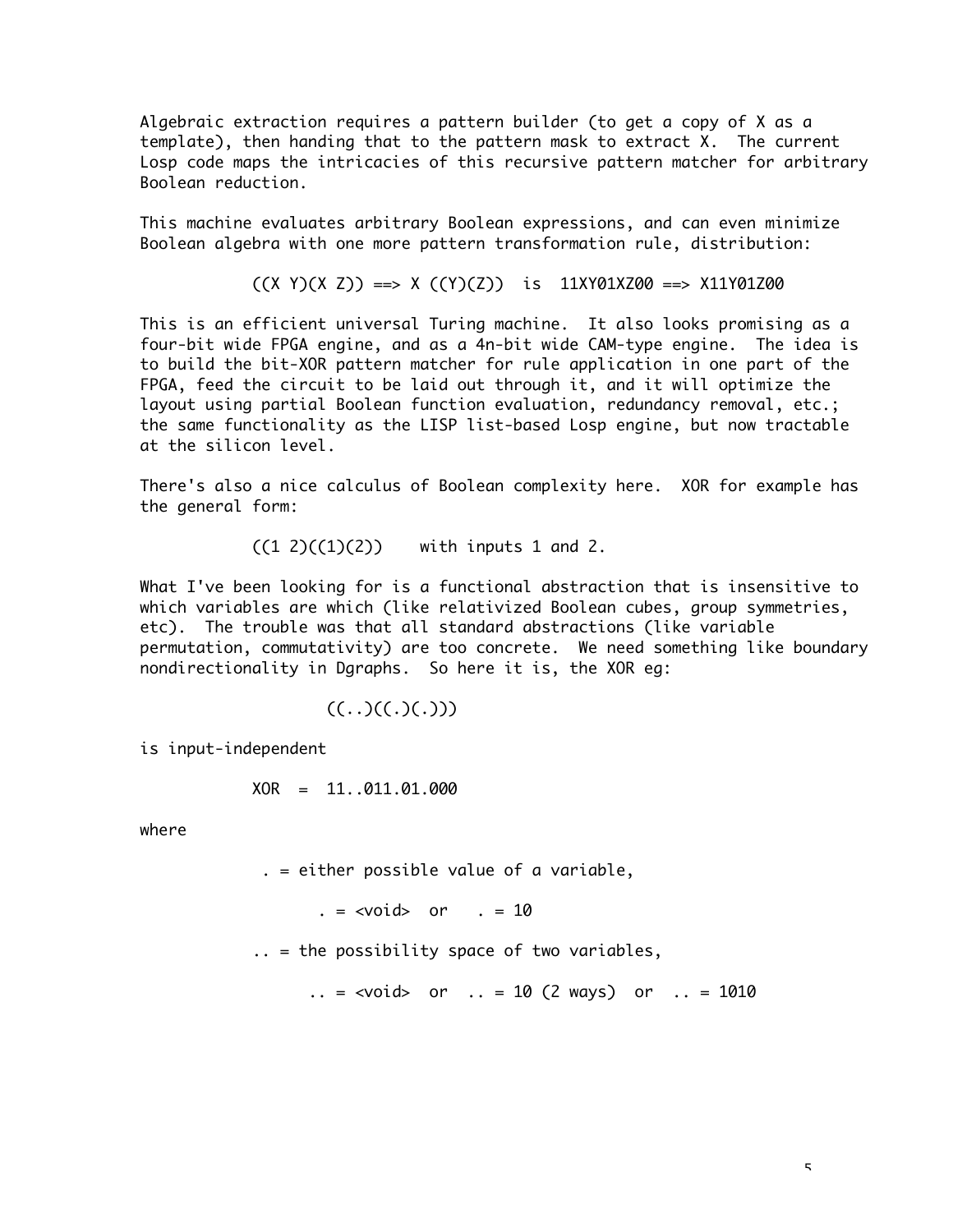Note that the space of

 $\ldots$  = 1010

immediately and independently reduces by the rule:

 $1010 == 10$ 

So we can compute the minimum and maximum complexity of XOR, independent of variables:

min: 11 011 01 000

by the XOR reduction above  $t=3$ , S=5 (I've "quoted" the substitution):

max: 11`1\_\_0'011`10'01`10'000

| is | 111 0011100110000 |    |       |           |
|----|-------------------|----|-------|-----------|
|    |                   |    | 4 + 1 |           |
|    |                   |    |       |           |
|    |                   | 3. |       | 9 V=false |

To see how nicely this handles the exponential increase of Boolean states, look at a tough three variable (non commutative) example:

| (a b c) ((a)(b) c) (a (b)(c)) is 1abc011a01b0c01a1b01c00 |                                   |
|----------------------------------------------------------|-----------------------------------|
| ground-fn-abstraction is                                 | 1. 011.01.0.01.1.01.00            |
| min is                                                   | $1$ $011$ $01$ $01$ $1$ $01$ $00$ |

max is 1m011m01m0m01m1m01m00 with m =10

(This has the familiar feel of operator as object.)

The idea is that we can bond the computational complexity in ticks and in negative information (entropy) without concern for the exponential set of test vectors. The BM minimization process gives us the range of possible circuit performances quickly.

#### A Transformation Example

 $(a \ b \ c) ((a)(b) \ c) (a (b)(c))$  $= (a \ b \ c) ((b) ((a \ c) (a (c))))$  $= (a \ b \ c) ((b) (a \ c) ((a)(c)))$  $= ((b (a c)) (a (b) c) ((a)(c)))$